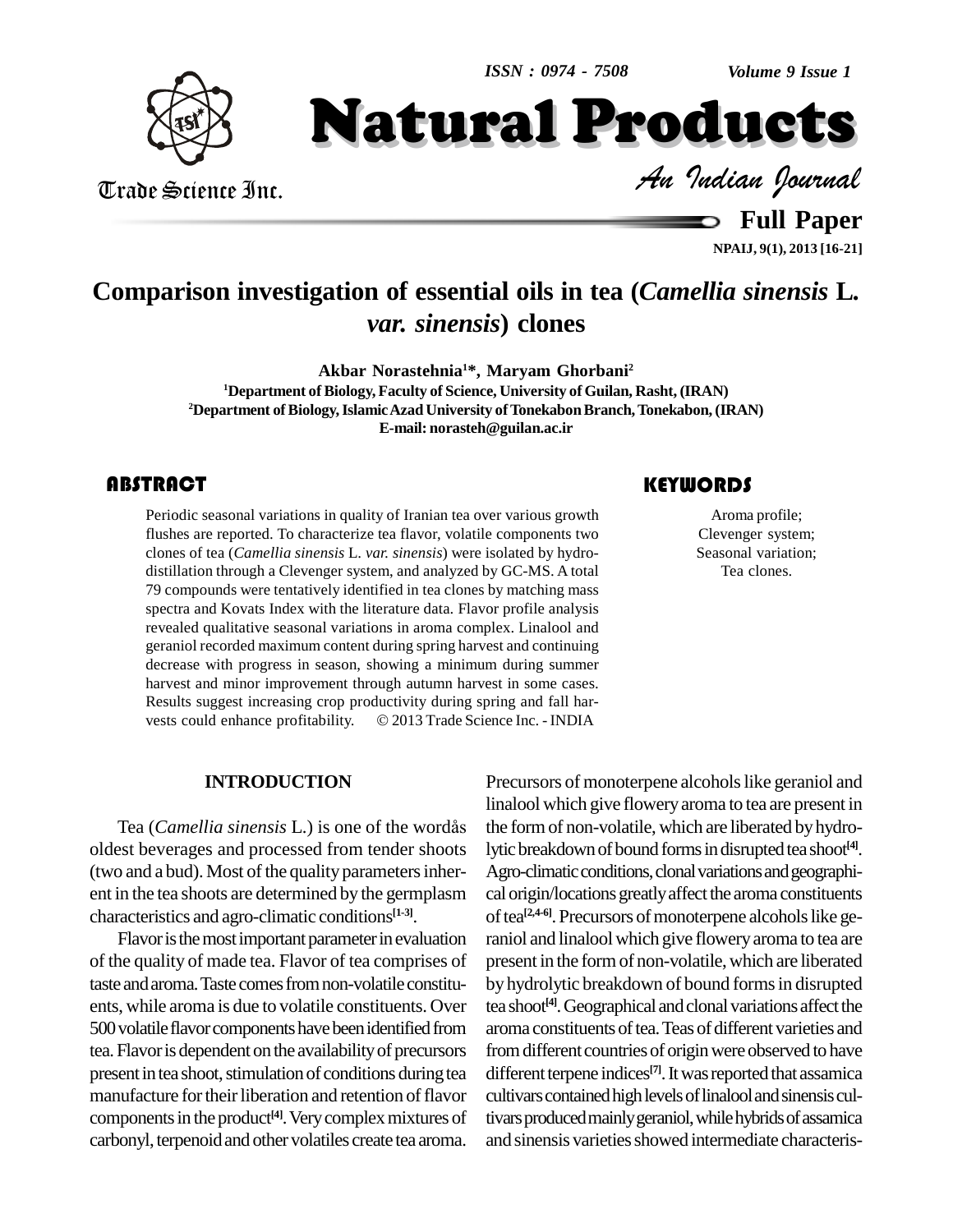tics<sup>[4]</sup>. The terpene index, i.e. the ratio of the gas chro- 689 raniol was also reported to be the characteristic of a cultivar or clone<sup>[4,7]</sup>. Tea from different clones grown under izat Kangra conditions showed variation in quality when evaluated on the basis of taste and aroma<sup>[8]</sup>. In this study 280°C; aroma components over various growth flushes. Different compounds present in tea (*C.sinensis* var.*sinensis*) extracts were investigated and their varietywas com pared; as a result, our study was a purely qualitative study. In order to avoid separate studies on tea samples after different processing pathways, only compounds influencing tea aroma and taste were studied, before any pro cessing.

#### **EXPERIMENTAL**

#### **Experimental biological material**

Diethyl ether and Sodium sulfate.

#### **Plant material**

The aerial parts of two tea clones (KEN & DN) *Camellia sinensis var*.sinensis were plucked fromTea Research Station of Lahijan (Guilan, Iran) (altitude 34.2 <sup>m</sup> amsl, latitude <sup>37</sup>° 11Â S, longitude 50° 0Â E) during summer and autumn 2009 as well as in spring 2010. A voucher specimen was deposited in the Herbarium of Guilan University (GUH, number 4039).

#### **Methods**

#### **(a) Extraction of essential oil**

50 g fresh tea shoots (*C*. *sinensis*); consisting of one apical bud and two adjoining leaves were picked. Samples were minced and immediately hydrodistilled for 3 h using a modified Clevenger-type apparatus<sup>[9]</sup>.  $\frac{1}{2}$ 

Aroma-associated compounds were isolated by steam distillation under vacuum followed by solvent extraction of the distillate with diethyl ether. Sodium sulfactuon of the distinct with distinguished the compounds were<br>fate was used for dehydration and the compounds were reasonse of a wide range of compounds, including stored at 4C in the dark until further analysis as de scribed below.

#### **(b) Gas chromatography-massspectrometry (GC- MS) analysis of aroma compounds**

GC-MS analysis was carried out using anAgilent

matographic peak areas of linalool and linalool plus ge- analyzed on a capillary column HP-5MS (30 m  $\times$  0.25 two clones of tea (*Camellia sinensis var. sinensis*) were temperature program was 50°C for 2 min, increased at investigated in order to seasonal variations in quality of  $3^{\circ}$ C/min to 250 $^{\circ}$ C and held at 250 $^{\circ}$ C for 5 min. The 6890N coupled to an Agilent 5973B MS. Samples were **E UILT APEI**<br>6890N coupled to an Agilent 5973B MS. Samples were<br>analyzed on a capillary column HP-5MS (30 m  $\times$  0.25 mm, film thickness  $0.5 \mu m$ ) with electron impact ionization (70 eV). The carrier gas was helium with a flow rate of 1 ml/min. Injector and detector temperatures, ization (70 eV). The carrier gas was helium with a flow<br>rate of 1 ml/min. Injector and detector temperatures,<br>280°C; injected volume, 1 µl; splitless mode; the oven rate of 1 ml/min. Injector and detector temperatures,<br>280°C; injected volume, 1 µl; splitless mode; the oven<br>temperature program was 50°C for 2 min, increased at 280°C; injected volume, 1 µl; splitless mode; the oven<br>temperature program was 50°C for 2 min, increased at<br>3°C/min to 250°C and held at 250°C for 5 min. The massrange was 30-600 m/z.

#### **(c)Compound identification**

The aroma-associated constituents of the tea samples were identified in comparison with their Kovats Index, calculated in relation to the retention time of a series of lineary alkanes (C8-C38) with those of reference products comparing with their Kovatsindex and those of chemical components gathered byAdams **[10]**. Further identification was made by matching their recorded mass spectra with those stored in the WILEY7n.L mass spectral library. The composition of aromas was reported as a relative percentage of the total peak area.

#### **RESULTAND DISCUSSION**

Volatile components of two tea clones(KEN and DN) (*camellia sinensis* var.*sinensis*) were compared in seasonal harvests (August and December 2009; May 2010). The results obtained from the analysis of the aroma compounds of two tea clones (KEN & DN) are shown in TABLES 1, 2 and 3.

monoterpene hydrocarbons, oxygenated monoterpe-*Indianal*<br>*Interpenoid*<br>*Products*<br>*Products* In this study three different components (40, 46 and 28) were identified in the aroma of clone KEN in spring, summer and autumn, respectively and were found to represent 92, 31.84 and 62.12% of the total com position (TABLE  $1, 2 \& 3$ ). Also clone DN included 29, 25 and 36 aroma compounds in investigated seasons and total composition in these samples were 85.18, 49.99 and 63.37%, respectively (TABLE 1, 2 & 3). sons and total composition in these samples were 85.18,<br>49.99 and 63.37%, respectively (TABLE 1, 2 & 3).<br>GC–MS profile of the extracted aroma showed the presence of a wide range of compounds, including nes, sesquiterpene hydrocarbons, alkanes, alcohols, acids, aldehydes, ketones and esters.

Qualitative differenceswere observed in terpenoid and non-terpenoid flavor components. The major con-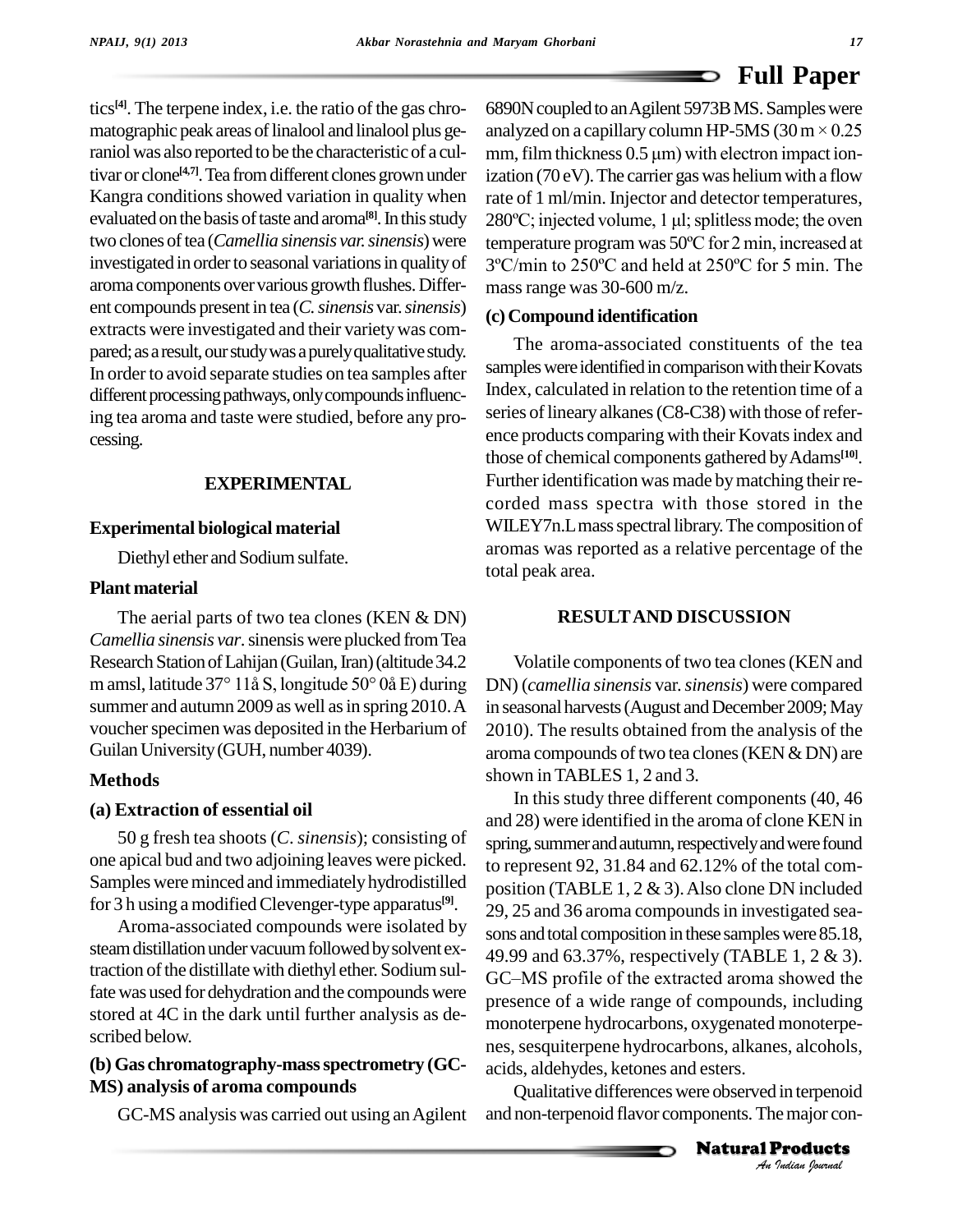stituents of tea clone KEN in spring, summer and au- $\overline{p}$ tumn detected were geraniol (1.57-40.27%), linalool (2.51-21.75%), methyl salicylate (2.63-6.61%), octadecane (0.45-6.45%), cyclohexanone (5.72%), phytol (1.62-4.10%), pentacosane (1.18-3.66%) and tetracosane  $(1.63-3.06\%)$ . Other components, such as *trans* linalool oxide (furanoid) (0.88-2.84%), heneicosane (1.45-2.75%), tricosane (0.09-2.66%), nonadecane (0.45-2.33%), docosane (1.11-1.91%), 2 heneicosane (1.45-2.75%), tricosane (0.09-2.66%),  $22$ <br>nonadecane (0.45-2.33%), docosane (1.11-1.91%),  $23$ <br>heptadecane (0.56-1.78%) geranial (1.36%),  $\beta$ - $24$ myrcene (1.44%) and nerol (0.10-1.07%), were detected in lower amounts.

The major components of tea clone DN in spring, summer and autumn were linalool (12.73-22.20%), geraniol(6.42-17.83%), cyclohexanone (15.32%), phytol (1.08-10.95%), bornyl acetate (0.18-7.%), *trans* linalool oxide (furanoid) $(2.49-6.71\%)$ , methyl salicylate (2.24-3%) and tetracosane (0.85-2.15%), other components present in appreciable contents were: tricosane (1.76-2.04%), *cis*linalool oxide (furanoid) (0.69-1.76%), pentacosane (1.63-1.72%) docosane (0.11-1.49%), heneicosane (1.15-1.40%), hexadecane (0.41-1.28%), geranial (1.28%), hexacosane (1.22- 1.26%), heptadecane (0.31-1.15%) and z-nerolidol (1.11%).

**TABLE1 :Identifiedaroma compounds oftea cloneKENand DN in spring.**

| Peak |                                 | KI <sup>a</sup> |            | Peak Area Percent<br><b>DN</b> |  |
|------|---------------------------------|-----------------|------------|--------------------------------|--|
| No.  | <b>Compounds</b>                |                 | <b>KEN</b> |                                |  |
| 1    | Cyclohexanone                   | 952             | 5.72       | 15.32                          |  |
| 2    | $\beta$ -Myrcene                | 991             | 1.44       |                                |  |
| 3    | 3,4,5-Trimethyl Isothiazole     | 996             | 0.07       | 0.72                           |  |
| 4    | Limonene                        |                 | 1029 0.55  |                                |  |
| 5    | Benzyl alcohol                  |                 | 1032 0.78  |                                |  |
| 6    | $(E)-\beta$ -Ocimene            |                 | 1050 0.60  |                                |  |
| 7    | Trans linalool oxide (furanoid) |                 | 1073 2.48  |                                |  |
| 8    | Cis linalool oxide (furanoid)   |                 | 1087 0.59  | 1.06                           |  |
| 9    | Linalool                        |                 | 1097 21.75 | 22.20                          |  |
| 10   | Citronella                      |                 | 1153 0.12  |                                |  |
| 11   | Methyl salicylate               |                 | 1192 6.61  | 2.66                           |  |
| 12   | Myrtenol                        |                 | 1196 0.25  |                                |  |
| 13   | Nerol                           |                 | 1230 1.07  |                                |  |
| 14   | Neral                           |                 | 1238 0.64  |                                |  |
| 15   | Geraniol                        |                 | 1253 40.27 | 13.86                          |  |
| 16   | Geranial                        |                 | 1267 1.36  | 1.28                           |  |

| Peak |                                                            | $KI^a$ |                          | Peak Area Percent        |
|------|------------------------------------------------------------|--------|--------------------------|--------------------------|
| No.  | Compounds                                                  |        | <b>KEN</b>               | DN                       |
| 17   | $\alpha$ -Cubebene                                         |        | 1351 0.08                | $\overline{a}$           |
| 18   | $\alpha$ -Copaene                                          |        | 1377 0.12                | 0.71                     |
| 19   | Cis-3-Hexenyl hexanoate                                    |        | 1384 0.09                | 0.59                     |
|      | 20 $\beta$ -Bourbonene                                     |        | 1388 0.10                | $\qquad \qquad -$        |
| 21   | Tetradecane                                                |        | 1400 0.25                | 0.78                     |
| 22   | $\beta$ -Caryophyllene                                     |        | 1425 0.15                | 0.73                     |
| 23   | $(E)$ - $\alpha$ -Ionone                                   |        | 1430 0.15                | $\qquad \qquad -$        |
| 24   | $\alpha$ -Humulene                                         |        | 1455 0.21                | 0.53                     |
| 25   | Germacrene-D                                               |        | 1485 0.12                | $\overline{a}$           |
| 26   | $(E)-\beta$ -Ionone                                        |        | 1489 0.11                |                          |
| 27   | Cadina-1,4-diene(Cis)                                      |        | 1496 0.20                |                          |
| 28   | Pentadecane                                                | 1500   |                          | 0.81                     |
| 29   | Z-Nerolidol                                                | 1533   |                          | 1.11                     |
| 30   | $\alpha$ -Calacorene                                       |        | 1546 0.13                |                          |
| 31   | Hexadecane                                                 |        | 1600 0.13                | 0.87                     |
| 32   | $\alpha$ -Cadinol                                          |        | 1654 0.08                | 0.43                     |
| 33   | 2-pentadecanone, 6, 10, 14-trimethyl                       |        | 1681 0.09                | 0.69                     |
| 34   | Heptadecane                                                | 1700   | $\sim$                   | 0.45                     |
| 35   | $(Z,E)$ -Farnesol                                          |        | 1701 0.58                | $\overline{\phantom{m}}$ |
|      | 36 Octadecane                                              |        | 1800 0.07                | 0.63                     |
| 37   | Nonadecane                                                 | 1900   | $\sim$                   | 0.52                     |
| 38   | Methyl palmitate                                           |        | 1922 0.17                | 0.52                     |
| 39   | Phytol                                                     |        | 1943 4.10                | 10.95                    |
| 40   | <b>Isophytol</b>                                           |        | 1948 0.19                | 0.51                     |
| 41   | Methyl linoleate                                           |        | 2096 0.14                | $\overline{a}$           |
| 42   | Heneicosane                                                | 2100   | $\sim$                   | 1.30                     |
| 43   | 9,12-Octadecadienoic $\text{acid}(Z, Z)$                   |        | 2146 0.21                |                          |
| 44   | 9,12,15-Octadecatrienoic acid,<br>methyl ester $(Z, Z, Z)$ |        | 2158 0.14                |                          |
| 45   | Docosane                                                   | 2200   | $\overline{\phantom{a}}$ | 0.87                     |
| 46   | Tricosane                                                  |        | 2300 0.09                | 2.04                     |
| 47   | Tetracosane                                                | 2400   |                          | 0.85                     |
| 48   | Pentacosane                                                | 2500   | $\overline{a}$           | 1.63                     |
| 49   | Heptacosane                                                | 2700   | $\overline{\phantom{0}}$ | 0.56                     |
|      | Total % composition                                        |        | 92                       | 85.18                    |
|      |                                                            |        |                          |                          |

**<sup>a</sup>KI: Kovats Index was determined by GC-MS on a HP-5MS column.**

The variability in these constituents may be attributed to factors such as origin of the material, crop husbandry, plucking standard, method of processing, grades and most important, their genotype<sup>[11]</sup>. The teas from different origins can be marked by the composition of volatile flavor compounds. Gulati and Ravindranath  $(1996)$  explained seasonal variation of the volatile fla-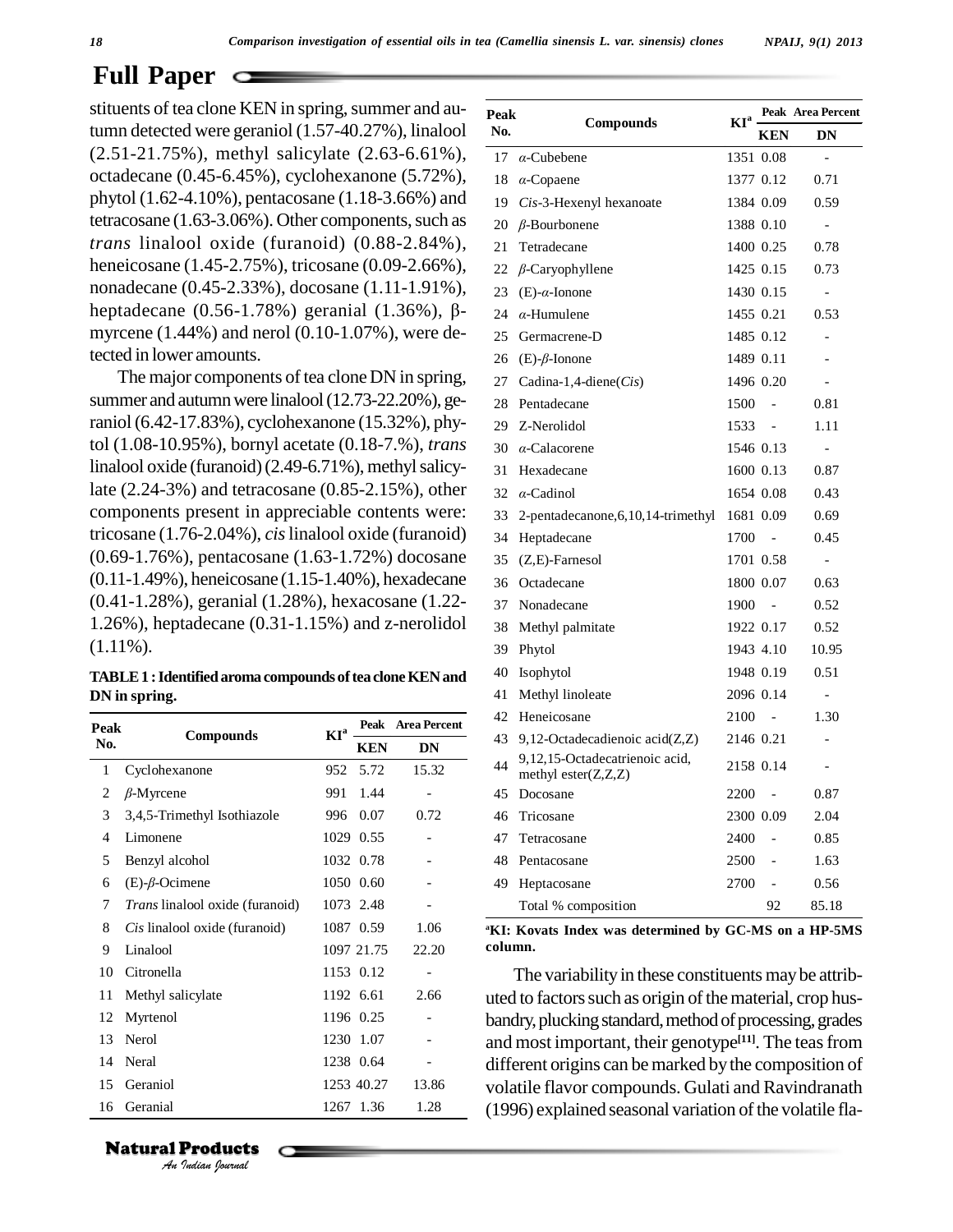vor compounds in Kangra teas<sup>[12]</sup>. Gulati et al., (1999)  $\qquad \qquad$ <sub>Pes</sub> studied the aroma profiles with respect to clonal variations in Kangra teas. However, they identified 10 volatile flavor compounds **[13]**.

**TABLE2 :Identifiedaroma compounds oftea cloneKENand DN in summer.**

| Peak           |                                 | $KI^a$ | <b>Peak</b>   | <b>Area Percent</b>      |  |
|----------------|---------------------------------|--------|---------------|--------------------------|--|
| No.            | <b>Compounds</b>                |        | <b>KEN</b>    | DN                       |  |
| $\mathbf{1}$   | Camphene                        | 954    | 0.02          | $\overline{a}$           |  |
| $\mathfrak{2}$ | Benzaldehyde                    | 960    | 0.03          |                          |  |
| 3              | Benzyl alcohol                  | 1032   | 0.07          |                          |  |
| 4              | Acetophenone                    | 1065   | 0.04          |                          |  |
| 5              | Trans linalool oxide (furanoid) | 1073   | 0.88          | 6.71                     |  |
| 6              | Cis linalool oxide (furanoid)   | 1087   | 0.31          | 1.76                     |  |
| 7              | Linalool                        | 1097   | 2.51          | 12.73                    |  |
| 8              | Terpineol                       | 1148   |               | 0.22                     |  |
| 9              | Cis linalyl oxide (pyranoid)    | 1174   | $\frac{1}{2}$ | 0.44                     |  |
| 10             | Methyl salicylate               | 1192   | 2.63          | 3.00                     |  |
| 11             | Myrtenal                        | 1193   | 0.03          | $\overline{\phantom{a}}$ |  |
| 12             | Dodecane                        | 1200   | 0.06          | 0.32                     |  |
| 13             | $\beta$ -Cyclocital             | 1223   | 0.05          |                          |  |
| 14             | Nerol                           | 1230   | 0.10          | 0.17                     |  |
| 15             | Geraniol                        | 1253   | 1.57          | 6.42                     |  |
| 16             | Bornyl acetate                  | 1289   | 0.10          | 0.18                     |  |
| 17             | Indole                          | 1291   | 0.07          |                          |  |
| 18             | Tridecane                       | 1300   | 0.58          | 0.41                     |  |
| 19             | 1-Undecanol                     | 1370   | 0.12          | $\overline{a}$           |  |
| 20             | $(E)-\beta$ -Damascenone        | 1385   | 0.02          |                          |  |
| 21             | $\beta$ -Bourbonene             | 1388   | 0.03          |                          |  |
| 22             | Tetradecane                     | 1400   | 0.17          | 0.75                     |  |
| 23             | $(E)-\beta$ -Damascone          | 1414   | 0.05          |                          |  |
| 24             | $\beta$ -Caryophyllene          | 1425   | 0.08          |                          |  |
| 25             | $(E)$ - $\alpha$ -Ionone        | 1430   | 0.08          |                          |  |
| 26             | $(E)-\beta$ -Ionone             | 1489   | 0.01          |                          |  |
| 27             | Pentadecane                     | 1500   | 0.33          | 1.19                     |  |
| 28             | $(E-E)$ - $\alpha$ -Farnesene   | 1506   | 0.14          |                          |  |
| 29             | $\delta$ -Cadinene              | 1523   | 0.04          |                          |  |
| 30             | Z-Nerolidol                     | 1533   | 0.34          |                          |  |
| 31             | $\alpha$ -Calacorene            | 1546   | 0.04          |                          |  |
| 32             | Hexadecane                      | 1600   | 0.39          | 1.28                     |  |
| 33             | Heptadecane                     | 1700   | 1.78          | 1.15                     |  |
| 34             | (Z,E)-Farnesol                  | 1701   | $0.06\,$      |                          |  |
| 35             | Octadecane                      | 1800   | 0.45          | 0.98                     |  |
| 36             | Benzyl salycilate               | 1866   | 0.38          | $\overline{\phantom{a}}$ |  |
| 37             | Nonadecane                      | 1900   | 0.45          | 0.80                     |  |

| Peak |                     | $KI^a$ | Peak       | <b>Area Percent</b> |  |  |
|------|---------------------|--------|------------|---------------------|--|--|
| No.  | Compounds           |        | <b>KEN</b> | DN                  |  |  |
| 38   | Methyl palmitate    | 1922   | 0.18       |                     |  |  |
| 39   | Phytol              | 1943   | 3.45       | 1.24                |  |  |
| 40   | Heneicosane         | 2100   | 1.45       | 1.40                |  |  |
| 41   | Docosane            | 2200   | 1.91       | 1.49                |  |  |
| 42   | Tricosane           | 2300   | 2.66       | 1.99                |  |  |
| 43   | Tetracosane         | 2400   | 3.06       | 2.15                |  |  |
| 44   | Pentacosane         | 2500   | 3.66       | 1.72                |  |  |
| 45   | Hexacosane          | 2600   | 0.56       | 1.22                |  |  |
| 46   | Dibuthyl phthalate  | 2630   | 0.19       |                     |  |  |
| 47   | Heptacosane         | 2700   | 0.12       | 0.27                |  |  |
| 48   | Nonacosane          | 2900   | 0.59       |                     |  |  |
|      | Total % composition |        | 31.84      | 49.99               |  |  |

**<sup>a</sup>KI: Kovats Index was determined by GC-MS on a HP-5MS column.**

It can be understand from 1, 2 and 3 tables which all components of the tables with some exceptions have<br>highest essential oils variety in spring. Decreasing in the<br>essential oils variety in the cases of geraniol,  $\beta$ -ionone, highest essential oils variety in spring. Decreasing in the methyl salicylate, nerol and limonene is caused decrease in tea flavor quality in the summer and fall compared to spring, but high quality of tea sometimes related to some component like types of linalool which are considered as terpenoid alcohols of aromatic flowers with high boiling point which are belived<sup>[5]</sup> their drop off is caused better quality of tea. It may be because of that reduce in some volatile compounds is accompanied with el-<br>evator of pleasant aroma<sup>[14]</sup>. So, according to their role in diminish of the tea quality, their decrease can be a positive point for summer and fall harvest, although this may be has not accepted by all researches **[5]**.

**Analyzing the some instrument and conditions of their synthesis are** not prepared in summer and autumn so they cannot be reproduced. The matter is caused we found higher variety of essential oils in spring against summer On the other hand there is a complex of component may be has not accepted by all researches<sup>[5]</sup>.<br>On the other hand there is a complex of component<br>which we know them as essential oils such as phytol,  $\alpha$ -On the other hand there is a complex of component<br>which we know them as essential oils such as phytol, α-cadinol, β-myrcene, farnesol, geranial, δ-cadinene, palmitic acid and methyl palmitate that some of them can increase tea quality by consolidation of aroma in it<sup>[15]</sup>. TABLES of 1, 2 and 3 clear a continuous reduce of component variety in three spring, summer and autumn harvesting respectively as they decrease from spring to autumn.The decreasing in number of essential oils can be related to seasonal condition of their synthesis. It may not prepared in summer and autumn so theycannot be reproduced. The matter is caused we found higher variety of essential oils in spring against summer and fall.

**Natural Products**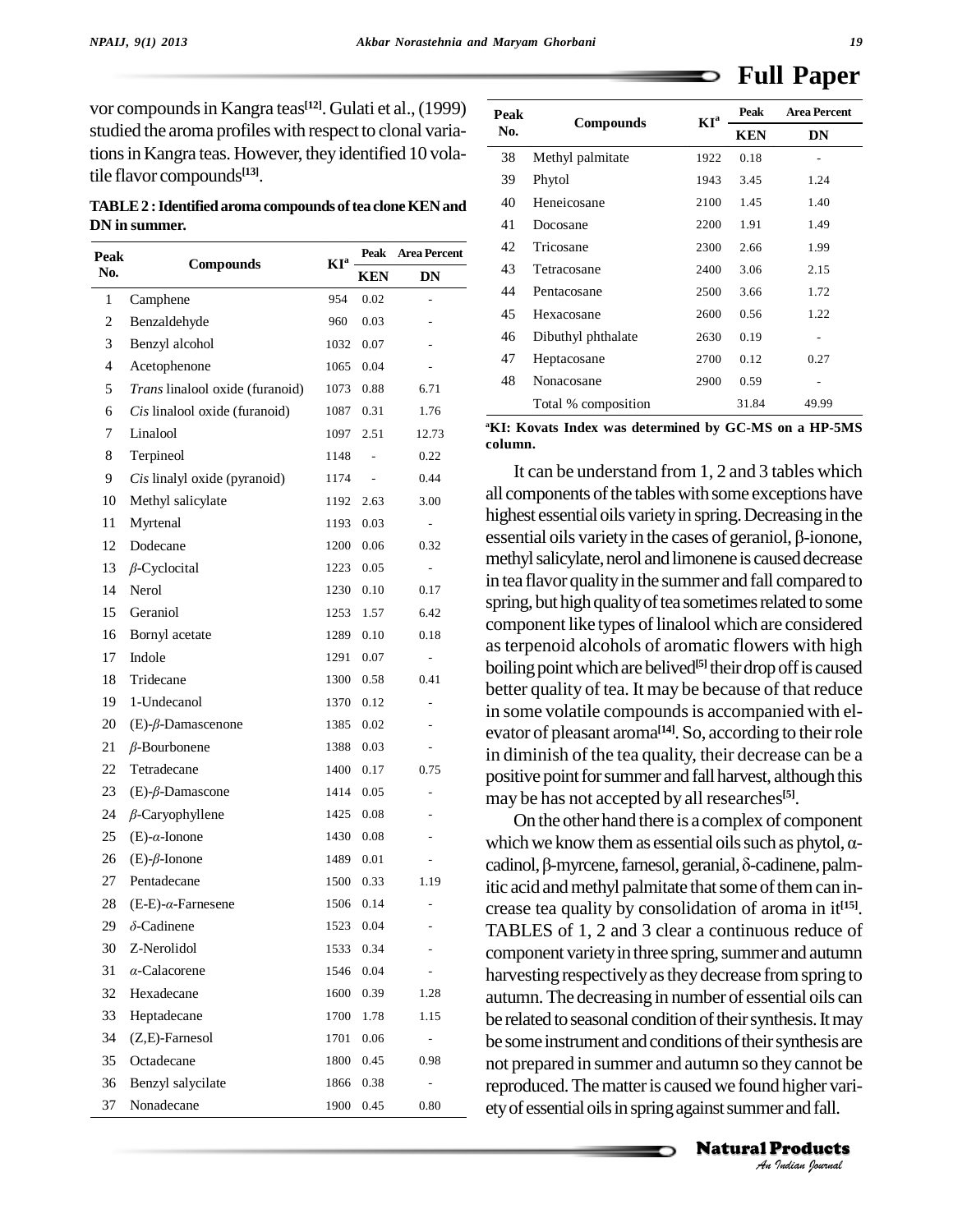| TABLE 3 : Identified aroma compounds of tea clone KEN and | Peak |
|-----------------------------------------------------------|------|
| DN in autumn.                                             |      |

| Peak   |                                 | $KI^a$ |                | Peak Area Percent        |  |  |
|--------|---------------------------------|--------|----------------|--------------------------|--|--|
| No.    | Compounds                       |        | <b>KEN</b>     | DN                       |  |  |
| 1      | Camphene                        | 954    |                | 0.39                     |  |  |
| 2      | $\beta$ -Pinene                 | 979    |                | 0.23                     |  |  |
| 3      | Benzyl alcohol                  |        | 1032 0.52      |                          |  |  |
| 4      | Trans linalool oxide (furanoid) | 1073   | 2.84           | 2.49                     |  |  |
| 5      | Cis linalool oxide (furanoid)   |        | 1087 0.96      | 0.69                     |  |  |
| 6      | Linalool                        |        | 1097 11.18     | 13.28                    |  |  |
| 7      | Benzeneethanol                  | 1107   |                | 0.57                     |  |  |
| 8      | Camphor                         | 1146   |                | 0.51                     |  |  |
| 9      | Terpineol                       |        | 1148 0.27      | 0.39                     |  |  |
| 10     | Cis linalyl oxide (pyranoid)    | 1174   |                | 0.49                     |  |  |
| 11     | Methyl salicylate               |        | 1192 3.43      | 2.24                     |  |  |
| 12     | Myrtenal                        | 1193   |                | 0.39                     |  |  |
| 13     | Dodecane                        |        | 1200 0.79      |                          |  |  |
| 14     | Nerol                           |        | 1230 0.34      | 0.37                     |  |  |
| 15     | Neral                           |        | 1238 0.90      | 0.56                     |  |  |
| 16     | Geraniol                        |        | 1253 18.61     | 17.83                    |  |  |
| 17     | Bornyl acetate                  | 1289   |                | 7.30                     |  |  |
| 18     | Thymol                          | 1290   |                | 0.24                     |  |  |
| 19     | Tridecane                       |        | 1300 0.18      | $\overline{\phantom{0}}$ |  |  |
| $20\,$ | $\beta$ -Cubebene               | 1388   |                | 0.06                     |  |  |
| 21     | $\beta$ -Bourbonene             | 1388   | $\equiv$       | 1.01                     |  |  |
| 22     | Cis-Jasmone                     | 1393   |                | 0.29                     |  |  |
| 23     | Tetradecane                     |        | 1400 0.44      |                          |  |  |
| 24     | $(E)$ - $\alpha$ -Ionone        |        | 1430 0.33      |                          |  |  |
| 25     | Germacrene-D                    | 1485   |                | 0.15                     |  |  |
| 26     | Pentadecane                     |        | 1500 0.49      | 0.23                     |  |  |
| 27     | $\delta$ -Cadinene              |        | 1523 0.14      | 0.22                     |  |  |
| 28     | $\alpha$ -Calacorene            |        | 1546 0.14      |                          |  |  |
| 29     | Spathulenol                     | 1578   | $\overline{a}$ | 0.29                     |  |  |
| 30     | Caryophyllene oxide             | 1583   |                | 2.16                     |  |  |
| 31     | Globulol                        | 1585   |                | 0.47                     |  |  |
| 32     | Hexadecane                      |        | 1600 0.56      | 0.41                     |  |  |
| 33     | Heptadecane                     |        | 1700 0.56      | 0.31                     |  |  |
| 34     | Octadecane                      |        | 1800 6.41      | 1.87                     |  |  |
| 35     | Nonadecane                      |        | 1900 2.33      | 0.37                     |  |  |
| 36     | Phytol                          | 1943   | 1.62           | 1.08                     |  |  |
| 37     | 9-Octadecenoic acid             |        | 2004 0.23      |                          |  |  |
| 38     | Heneicosane                     |        | 2100 2.75      | 1.15                     |  |  |
| 39     | Docosane                        | 2200   | 1.11           | 0.11                     |  |  |
| 40     | Tricosane                       | 2300   | 1.92           | 1.76                     |  |  |
| 41     | Tetracosane                     | 2400   | 1.63           | 2.06                     |  |  |

| TABLE 3 : Identified aroma compounds of tea clone KEN and |                  |        | Peak<br><b>Compounds</b> |                   | $KI^a$ | Peak                | <b>Area Percent</b> |                              |       |  |
|-----------------------------------------------------------|------------------|--------|--------------------------|-------------------|--------|---------------------|---------------------|------------------------------|-------|--|
| DN in autumn.                                             |                  |        |                          | No.               |        |                     | <b>KEN</b>          | DN                           |       |  |
| Peak                                                      | <b>Compounds</b> | $KI^a$ |                          | Peak Area Percent | 42     | Pentacosane         | 2500                | 1.18                         |       |  |
| No.                                                       |                  |        | <b>KEN</b>               | DN                | 43     | Hexacosane          | 2600                | $\qquad \qquad \blacksquare$ | 1.26  |  |
|                                                           | Camphene         | 954    |                          | 0.39              | 44     | Heptacosane         | 2700                | $\overline{\phantom{a}}$     | 0.14  |  |
|                                                           | $\beta$ -Pinene  | 979    | $\overline{\phantom{0}}$ | 0.23              | 45     | Nonacosane          | 2900                | 0.26                         |       |  |
|                                                           | Benzyl alcohol   |        | 1032 0.52                |                   |        | Total % composition |                     | 62.12                        | 63.37 |  |
|                                                           | .                |        |                          |                   |        |                     |                     |                              |       |  |

**<sup>a</sup>KI: Kovats Index was determined by GC-MS on a HP-5MS column.**

#### **CONCLUSIONS**

The results presented here demonstrate that variations in quality of unprocessed green tea leaves may be related to differences in vegetative propagated cultivars(clones) and the season of harvesting.Agronomic conditions were identical for all clones tested. The phenotypic variations observed may quite possibly have resulted from genetic differences acquired during the years over which they have been planted since origi nallycloned.

#### **ACKNOWLEDGMENTS**

The authors acknowledge for the plant material provided by Tea Research Institute of Lahijan, Iran.

#### **REFERENCES**

- **[1]** G.W.Sanderson; Tea Quart, **35**, 101-109 **(1964)**.
- **[2]** T.Takeo, P.K.Mahanta; Journal of the Science of Food and Agriculture, **34**, 307-310 **(1983)**.
- **[3]** P.L.Fernandez, F.Pablos, M.J.Martin,A.G.Gonzales; Food Chemistry, **76**, 483-489 **(2002)**.
- **[4]** T.Takeo; Phytochemistry, **20**, 2145-2147 **(1981)**.
- **[5]** J.B.Cloughley, R.T.Ellis, S.Pendlington, P.Humphrey; Journal of Agriculture and Food Chemistry, **30**, 842-845 **(1982)**.
- **[6]** V.Fernando, G.R.Roberts; Journal of the Science of Food and Agriculture, **35**, 71-76 **(1984)**.
- **[7]** T.Takeo; Japan Agricultural Research Quarterly, **17**,120-124 **(1983)**.
- **[8]** T.Balasaravanan, P.K.Pius, R.R.Kumar, N.Muraleedharan, A.K.Shasany; Plant Science, **165**, 365-372 **(2003)**.
- **[9]** E.Derwich, Z.Benziane,A.Boukir, L.Benaabidate; **165**, 365-372 (**2003**).<br>E.Derwich, Z.Benziane, A.Boukir, L.Benaabidate;<br>Chemical Bulletin of "POLITEHNICA" Univer-